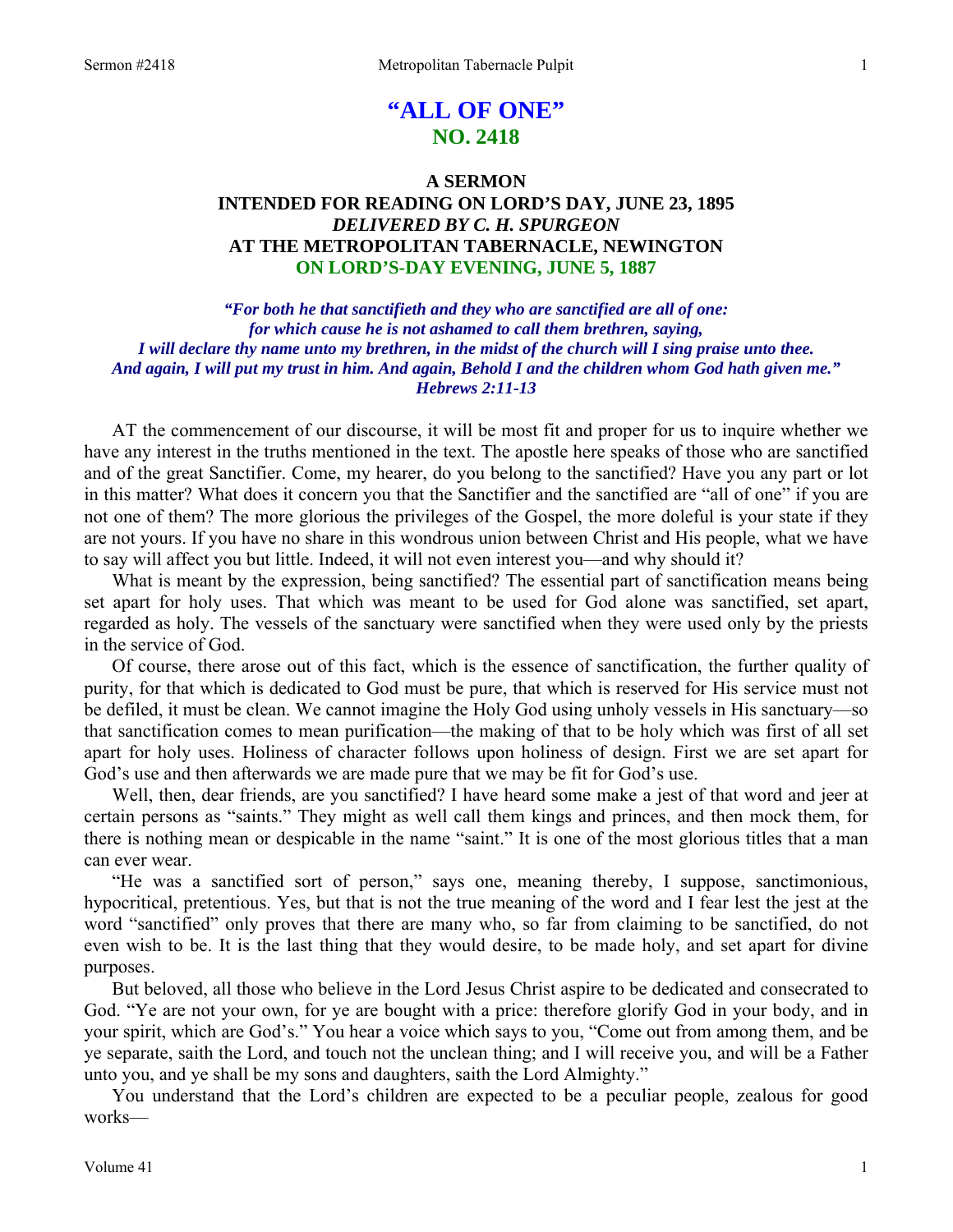### *"Only reserved for Christ that died, Surrender'd to the Crucified."*

Are you, then, a member of that blessed society? Do you desire to live to God? Are you anxious to be so pure in character that God can accept your service and use you for His work? Well, then, it is for you that the words of our text are written. May you drink the encouragement out of them and be thereby refreshed!

No man is truly sanctified unless he is sanctified by Christ. The Holy Spirit is made the Agent of our purification, but it is in Christ that we are first of all set apart unto God, and it is by His most precious blood, applied to us by the Spirit of God, that we are made clean and pure so as to be used in the divine service.

Believers are the sanctified and Jesus Christ is the Sanctifier. I am not going to say more about that glorious truth at this time, but I am going to dwell upon the very important statement made here, "He that sanctifieth and they who are sanctified are all of one." This is a truly wonderful expression—they are "all of one." Note, therefore first, *the remarkable unity of Christ and His people.* And then notice, *the Lord Jesus Christ's expressions which prove this wonderful unity*.

**I.** First, then, consider THE REMARKABLE UNITY BETWEEN CHRIST AND HIS PEOPLE. They are "all of one."

They are, first, "all of one" *in the divine design*. In the great mind of God, it is not Christ alone, and His people alone, but Christ and His church who are regarded as "all of one." They are fitted, constituted, designed for each other. They are the complement of each other. In the divine mind it was not the Christ, the Anointed, as the Head apart from the whole body adown which the holy anointing oil should flow—it was the Head with all the members of His mystical body that the great Father saw.

When the divine mind—and we have to speak here after the manner of men, for God is not known to us so that we can speak of Him otherwise than after the fashion of our poor ideas—when the divine mind conceived the plan of man's redemption, purification, and setting apart for His service, God had this one thought. We make it two, but it was only one to Him—Christ the First-Born, and the many brethren as succeeding Him in their heavenly birth—being brothers unto Him and being made like Him. The Eternal Father thought not of Christ without the church, nor of the church without Christ.

When we speak of Christ now, we are not speaking of Him only as the second person of the blessed Trinity, "very God of very God," but we are thinking of Him in His complex character as being both God and man, the one Mediator between God and men.

Now, the very idea of a Mediator implies that there shall be men for whom He shall mediate with God. The very thought of a Savior implies that there shall be persons whom He shall save. And the idea of men needing to be saved also, somehow, implies Christ who alone could save them. To the divine mind it was so.

God made man in His own image, after His likeness, and His thoughts were even then fixed upon the Christ. And when He new-makes men, it is with the intention that they shall again be conformed unto His image. "Beloved, now are we the sons of God, and it doth not yet appear what we shall be: but we know that when he shall appear, we shall be like him; for we shall see him as he is."

In the mind of God it was settled that there should be a race of beings who should serve Him, of whom His own Son should be one—very God, but yet, at the same time, truly man—and He did not think of His Son in that complex relationship otherwise than as being the Head of a vast community, the perfect Image to which multitudes of others should be conformed.

I cannot fully bring out the thought that I see in the text, for here we are in the great deeps. But the more you shall turn this truth over, the more you will discover that from of old God ordained Christ and His people as parts of one wondrous plan. It was not, as some have tried to represent it, that JEHOVAH made a mistake by creating men who fell into sin, and that He then adopted an expedient by which He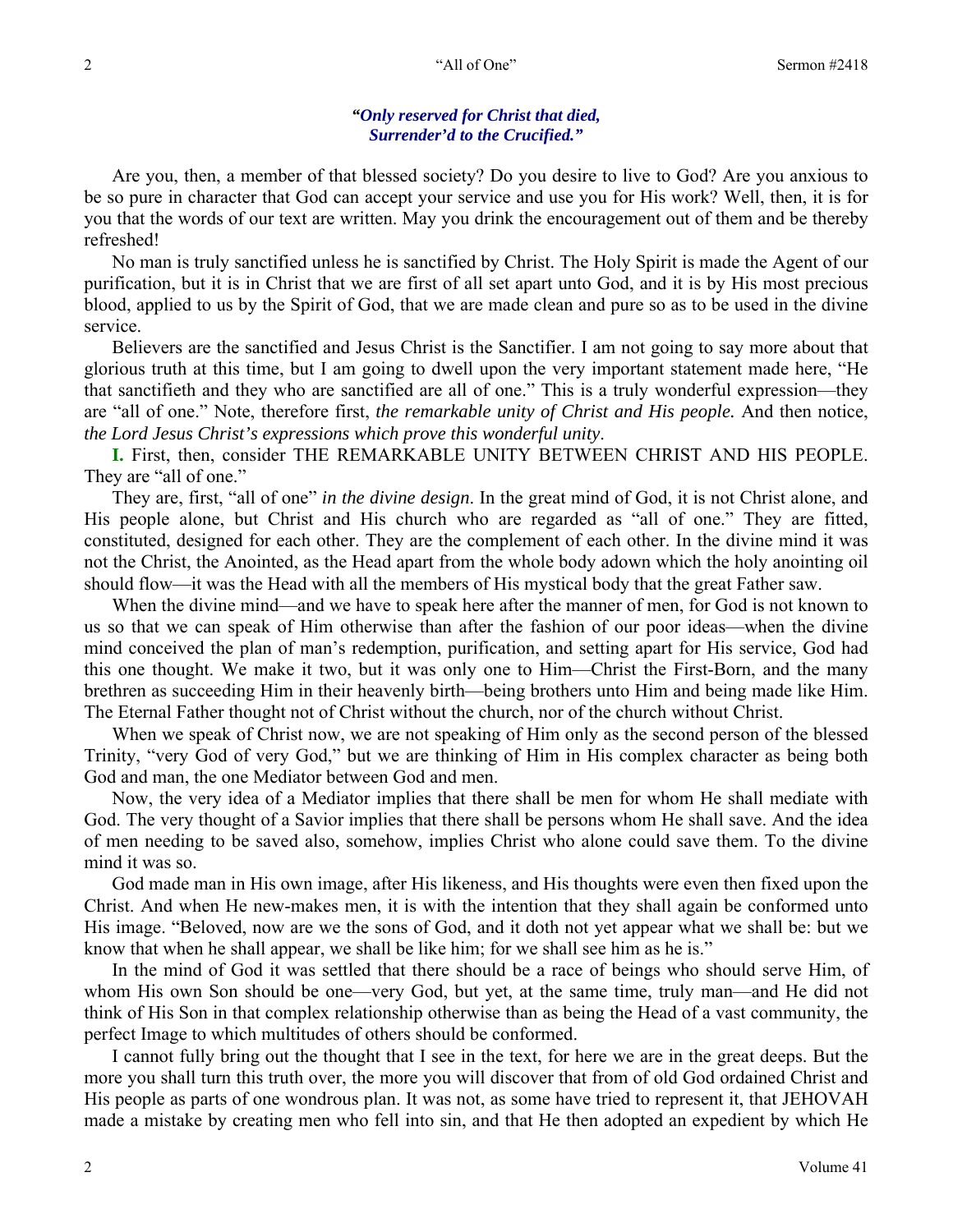restored them. But the whole scheme of redemption is all part of the great eternal system and plan matured in the divine mind, that by redeeming love, manifested in the person of His well-beloved Son, the Lord might create unto Himself a people who should forever be one, akin unto Himself and like unto the Well-beloved.

It was to find fit comrades for that mysterious person whom He of old ordained—and it was to find for those comrades a fit Leader and Head, that He constituted Christ the man, and yet God, to be the Mediator between God and men. They are one, they are, as our text says, "all of one," in the divine design. And the divine design cannot be accomplished without the glorification of Christ, nor yet without the glorification of His people. They are one in the divine purpose, and if either the one or the other could fail, the purpose of God would break down—but that cannot be.

Then, next, they who are sanctified and the Sanctifier Himself are "all of one" *in the eternal covenant*. When the Lord Jesus Christ became the Surety of the covenant, the Head and Representative of His people, He struck hands with His great Father in a solemn league and covenant, and He did that, not for Himself alone, but for us also.

That covenant was made for us in Christ with Christ, as He is one with us, and now, today, beloved, the provisions of the covenant are as much for me as for Christ, and as much for Christ as for the very least of His people. They are regarded in the wondrous covenant as being indissolubly one. That first covenant with Adam was not with Adam alone, but with all the innumerable hosts of men that were to be descended from Him.

And therefore in Adam, when he transgressed, all fell and died. And that second covenant, made with the second Adam, is not made with Him alone, but with all the countless hosts of God's elect who were represented in Him, and towards whom God entered into a league of solemn amity and of everlasting love with His only-begotten Son. Thus, they are "all of one" in the divine design and in the covenant of grace.

But there is something better than this, if there can be anything better, for they are "all of one" *as to nature*. Do not let us ever permit our hearts to lose the sweetness of the fact that the Lord Jesus Christ is really and truly one with us as to nature. In Him dwells all the fullness of the Godhead bodily, and yet, notwithstanding that, He is man of the substance of His mother. "Forasmuch then as the children are partakers of flesh and blood, he also himself likewise took part of the same."

It is easy to say, but it is hard to realize that Jesus Christ is as truly man as any of us can be. I mean, now that He sits at the right hand of God exalted, He is as truly man as when He sat on the well and said to the Samaritan woman, "Give me to drink." Do not let us exalt Him into only a God-man, for if we do, we shall degrade Him into a man-God. He is neither the one nor the other. He is God—diminish not His splendor. He is man—man such as we are—forget not His tenderness.

In this very chapter, when we read that God has set man over the works of His hands and has put all things in subjection under His feet, does not Paul say, "Now we see not yet all things put under him"? And then He adds, "But we see Jesus," that is to say, Jesus Christ is Lord—He is set on high, head over all things.

Well, then, says the apostle, "This Jesus is man, this is the man that rules, this is the man that is over all the works of God's hands, because Jesus Christ is man, the Representative of the human race, even in His majesty as King of kings and Lord of lords, man in that relationship as well as in every other." Do not let us forget that believers and their Lord are "all of one"—one indivisible race.

Yet further than that, I want you to notice that they who are sanctified and their Sanctifier are "all of one" because of *His representative character*. Whatever Jesus did in the past, He did for us, for we are "all of one." He was circumcised, and we are circumcised in Him with the true circumcision not made by hands.

When He kept the law, we kept the law in Him, for He stood as our Representative. If He died, we reckon that we died in Him, and henceforth, we recognize that we live because He lives. Now that He has gone into the heavenlies, it is as our Forerunner, and He has raised us up together with Him and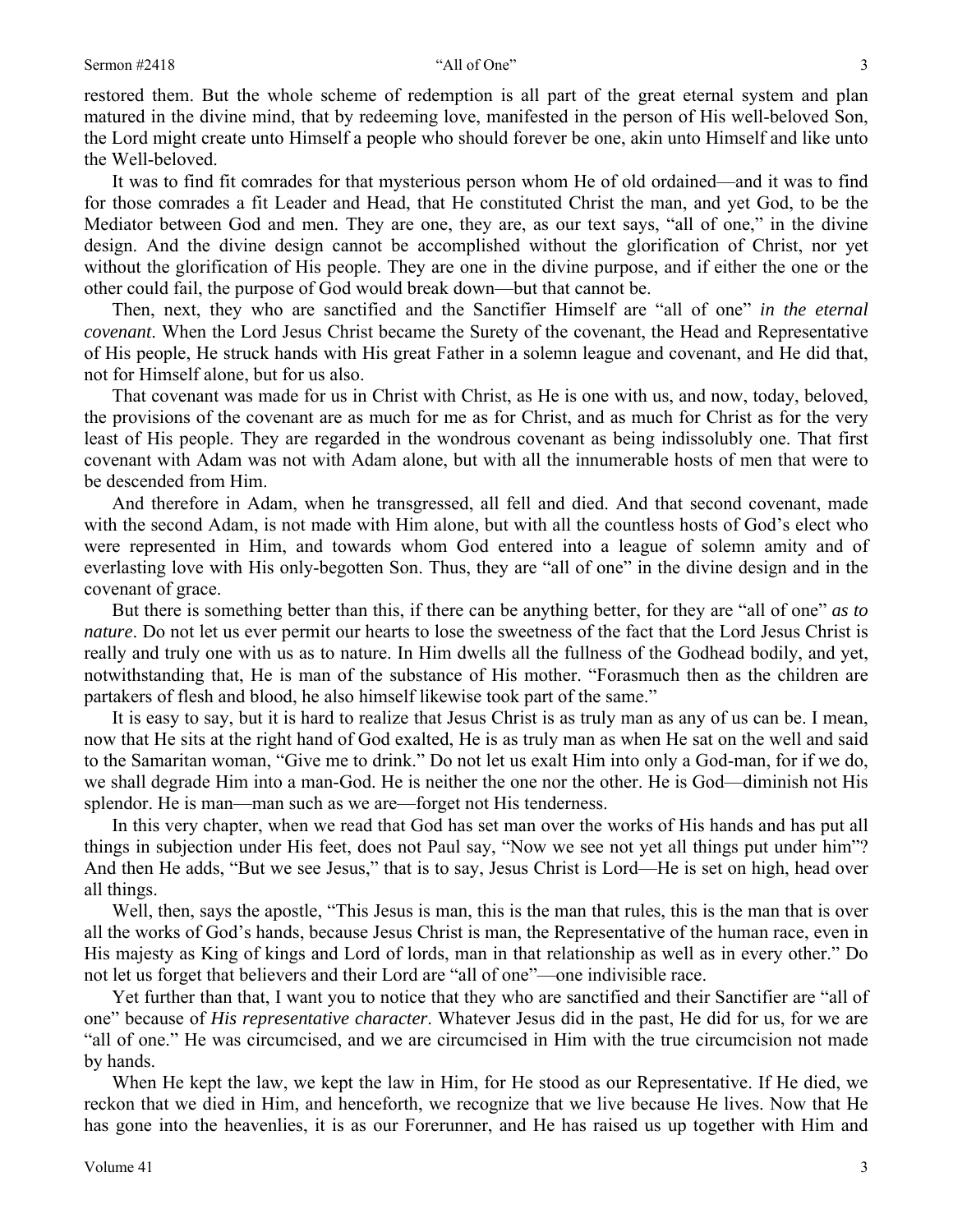made us sit together with Him in the heavenlies, and in all the glory that is yet to come we shall be partakers.

Hence follows this further oneness. So are we "all of one" that, henceforth, we are *united in our interests*. His concerns and our concerns are one. We have not to speak of what is Christ's and what is His people's, but all that is Christ's belongs to His people, and all that belongs to His people belongs to Him.

You are Christ's, beloved, and Christ is yours. I am sure you cheerfully would own that you belong to Him—just as joyfully acknowledge that He belongs to you. We have fellowship with Christ, which fellowship means a community of interests. His cause is our cause, His honor is our honor. If He loses, we lose. If He gains, we gain. We triumph when He triumphs, we feel disgraced when His cause is dishonored. Is it not so?

"Yes," say you, "on our part we readily recognize that it is so." But it is far more so on Christ's part. He has so espoused you to Himself, O believer, that henceforth you are His and all your interests are His! He who marries a wife takes her to himself and all her concerns are henceforth merged in his. But when Jesus Christ took His church to be His bride, He took over all her debts and liabilities, all her burdens and all her necessities. She had not anything else to bring to her Husband, but He took all that there was—the mighty deficit of her lost estate—He took it over and more than compensated for it by the wondrous fullness of His own riches in glory. And now there is no line of distinction between the two—"Both he that sanctifieth and they who are sanctified are all of one."

I do not know how to speak adequately upon my glorious theme. I have talked about it as it strikes me, but how to bring out its fullness to you, I do not know. I wish that you could sit still and enjoy it. Turn it over and see the many shades of color there are in this piece of the divine handiwork. It is like a diamond with many facets, which will flash with light whichever way you turn it. Christ and you "all of one"—all of you who are in Christ made one with each other by being one with Him, not so blended and united as to become two in union, but one—having one nature, one body, one spirit.

"But we cannot receive the divine nature," says one. No, we cannot be divine, but yet we can be partakers of the divine nature in all its moral and spiritual qualities. We are to become holy and we aspire to be perfect even as our Father which is in heaven is perfect. And then, when we shall have reached that blessed point, we shall more fully have proved the truth that we are "all of one."

But long before we attain that height, it is still true, and always will be true, amidst all our infirmities and imperfections, that we are still one with Christ in nature and one with Him in all our interests. What He has done, He has done for us, and it is reckoned as what we have done in Him—and henceforth it is ours to work out the life of Christ in our own souls and to feel how truly all that is in Him is also in His people, as all the griefs and woes of His people have been reproduced in Him.

"All of one!" I love the very words. Even without any exposition they are musical to the believing heart—"Both he that sanctifieth and they who are sanctified are all of one."

**II.** Now, in the second place, I have to notice OUR SAVIOR'S EXPRESSIONS WHICH PROVE THIS WONDERFUL UNITY.

The apostle says, "For which cause he is not ashamed to call them brethren." He is glorious and they are often in shame and poverty, but he is not ashamed to call them brethren. There is an immeasurable disparity between the Lord Christ and His poor erring disciples, but there is no disparity which His love dwells upon, for He calls them brethren.

Our hymn, just now, spoke of it as a wonder—

### *"That worms of earth should ever be One with Incarnate Deity!"*

and truly it is a wonder, yet such a wonder as Christ takes a delight in. "He is not ashamed to call them brethren." They are poor, they are despised, they are persecuted. What is worse, they are imperfect and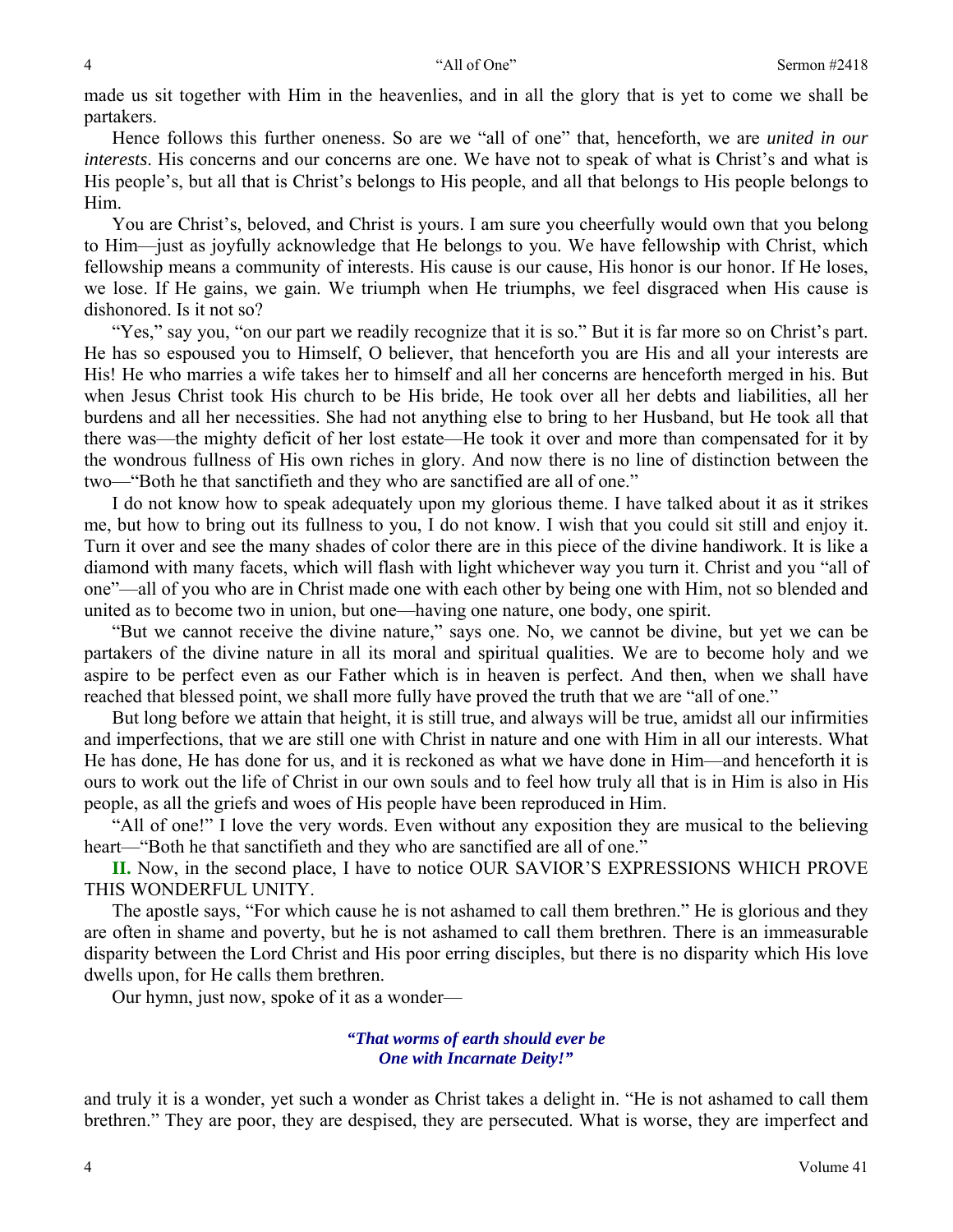faulty, often sorrowful, cast down, condemning themselves, groaning at the mercy seat—yet "He is not ashamed to call them brethren." There is such a unity between the believer, be he in what sorrow he may, and the Christ, be He in what glory He may, that He is never ashamed to own the close relationship between them—"He is not ashamed to call them brethren."

Now, as this seemed to be a great thing to say, the apostle felt obliged to quote three Old Testament Scriptures to show the brotherliness of Christ and His being "all of one" with us. The first passage that he quotes is in Psalm 22:22. Here you have it—"I will declare thy name unto my brethren, in the midst of the church will I sing praise unto thee."

The words in these quotations in our English version may not seem to be exactly the same as in the passages referred to, but we must remember, of course, that we are dealing with translations and not with the original writings. This is a part of that marvelous Psalm which was unquestionably the soliloquy of Christ upon the cross.

Observe, dear friends, this text is quoted to show us how we are "all of one," and it shows we are "all of one" because *Jesus shares our worship*. He says, "I will declare thy name unto my brethren." When He was here on earth, He told His brethren much concerning the Father. It was His mission to reveal the Father so that He could say, "He that hath seen me hath seen the Father."

And when they worshipped the Father in spirit and in truth, it was because He had taught them so to do. His sermons inspired them with that devotion. He spoke to them as a man speaking to men and so He revealed God to them.

This passage also shows that Jesus was one with His disciples, for He revealed God not as to strangers, but as to "brethren." He declared the will of God to them, not as to outsiders, but as to "brethren." He had one way of preaching to the crowd and He had quite another way of privately talking to His disciples.

He declared the name of God unto His brethren in familiar, loving, tender tones, always putting Himself side by side with them, sometimes speaking of "My Father and your Father, my God and your God," and always setting forth the great God as belonging as much to them as to Himself—and always speaking of that God, not as some renowned teacher might speak to beings far beneath Him, but as a brother who has met with the Father, and tells of that Father to His brethren who as yet do not fully understand Him. "I will declare thy name unto my brethren."

I say, therefore that the life of Christ in His teaching and in His joining with His disciples in their worship of God proved that He was one with them.

Specially is this evident when we come to the last part of the quotation—"In the midst of the church will I sing praise unto thee." Did Jesus sing? Yes, literally. After supper they sang a hymn. It must have been most thrilling to hear Christ's voice, quivering with emotion, singing the Psalms which constituted the Great Hallel.

Those Psalms were usually sung after the paschal supper was ended—and the Savior went through them, praising and magnifying JEHOVAH, joining the little band, I should think, Himself the leader of the psalmody, that it might be seen that He was "all of one" with them.

I am the preacher to this congregation and when I speak to you of God, I am sure that I am "all of one" with you. If I speak aright, you might think that we were in a parlor rather than in the Tabernacle. I am not speaking as some great orator might, but as a brother declaring the Father's name as best I know it.

And when the time comes for singing, then we feel that we are all at one with those who sing with us from the heart, following the same tune, and uttering the same praiseful words. Behold, then, in your midst, O church of God, in the days of His flesh there stood this glorious One whom angels worship, who is the brightness of His Father's glory in the very heaven of heavens.

Yet when He stood here, it was to join in the worship of His people, declaring the Father's name unto His brethren, and with them singing praises unto the Most High. Does not this bring Him very near to you? Does it not seem as if He might come at any moment and sit in that pew with you? I feel as if He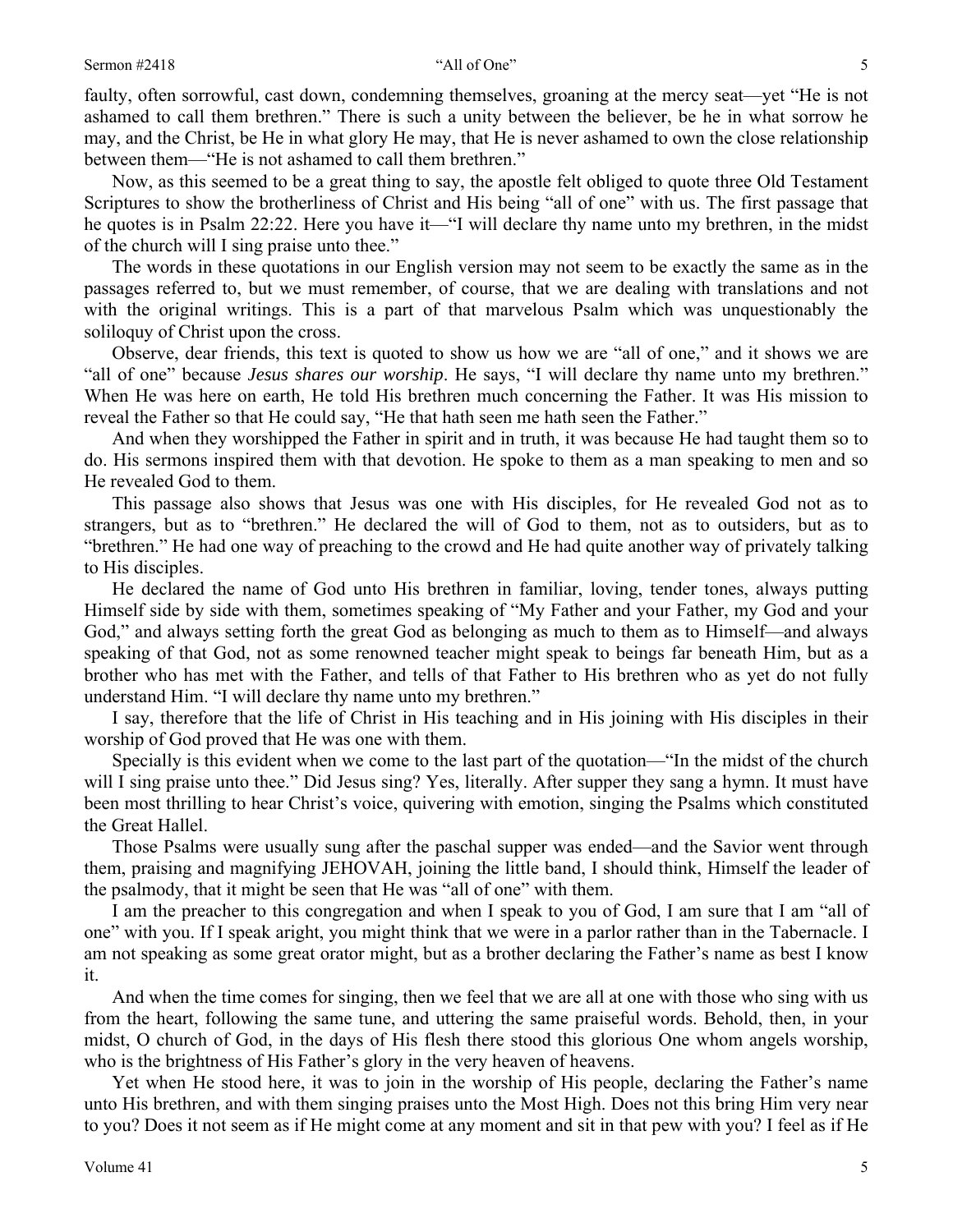already stood on this platform side by side with me—why should He not? Oh, happy hour, if we could but see Him in very flesh and blood among us! Yet we know that He is here, even if we cannot see Him, for He has said, "Lo, I am with you alway even unto the end of the world."

The second passage which is quoted by the apostle is not very easy to find. "And again, I will put my trust in him." I suppose the apostle quoted from the Septuagint translation and there we get, in the eighteenth Psalm, at the second verse, these words, "I will hope in Him." It is so rendered in that version, but Paul read it, "I will put my trust in him." We believe that is the passage he intended to quote.

Now we are told by inspiration in this place that this verse is the language of Christ, and if so, it brings Him very near to us. The Psalm itself, you will see, if you will read it through at home, looks as if it were David speaking, but we are here told that it was Christ. Well, it is no matter. Frequently in the Psalms you are unable to tell whether it is David or David's greater Son who is speaking, which very ambiguity is the source of instruction, because it shows how they are "all of one," so that David, who is the sanctified one, speaks in such terms as might be used by the Sanctifier, Himself.

The Book of Psalms is indeed throughout, one of the most wonderful proofs of how near the believer is to Him in whom he believes, so that the very same words and phrases which were appropriate in the mouth of David for himself are equally appropriate if he speaks by way of prophecy concerning the Messiah.

Still, let me ask you to notice that the pith of the quotation is that *Jesus Christ put His trust in God*. That is to say, He was a partaker of our faith. It is by faith that we are justified. It is by faith that we overcome the world. It is by faith that we do everything. Had Jesus such a faith as that? Yes, He had—it was by His faith that He vanquished the adversary in that triple duel in the wilderness. It was by faith that He prevailed in prayer on the lone mountainside. It was by faith that He went up to the cross alone, by Himself for His people.

I will go further and say that Jesus Christ is still to us the greatest Exemplar of faith. "What!" you exclaim, "in heaven, is He still our greatest Exemplar of faith?" Yes—"from henceforth expecting till his enemies are made his footstool." And what is expectation based upon but upon faith?

Moreover, our blessed Lord is always engaged in intercessory prayer. Remember this text—"Ask of me, and I shall give thee the heathen for thine inheritance"? He is asking and He is asking in faith. And the life of Christ now, concerning His coming, and His kingdom, and the ultimate triumph of His righteous cause, is still an exhibition of faith—and this makes Him very near of kin to us. Do You believe, my Master? "Ay," says He. Then, as I also believe, we are both believers and we are "all of one."

Now, brethren and sisters in Christ, does not this bring your Lord very near to you? Why, as if to show you that He came very near to you, there is one point that some believers omit, but which Jesus did not omit. It is described in that familiar passage, "He that believeth and is baptized shall be saved." Surely, His was a case where baptism might fitly have been omitted. But no—He comes to Jordan and He asks John to baptize Him.

And when the good man says, "I have need to be baptized of thee, and comest thou to me?" yet the condescending Savior, that He might be "all of one" with us, said, "Suffer it to be so now, for thus it becomes us to fulfill all righteousness." Blessed are you who follow the Lamb whithersoever He goes. Happy are you who in all things desire to be like unto your Head, even as He in all things has been made like unto you.

Are you tried in your faith? So was He. Are you tempted? So was He. Temptations of the worst kind assailed the purity of His nature, as they assail you. But He stood and you shall stand. He overcame by the use of "It is written," and that same Sword of the Spirit is ready to your hand. Use it by faith and so overcome the wicked one.

The last passage which the apostle quotes is taken from Isaiah, the eighth chapter and the eighteenth verse—"Behold I and the children which God hath given me." This is yet to be fulfilled. I have shown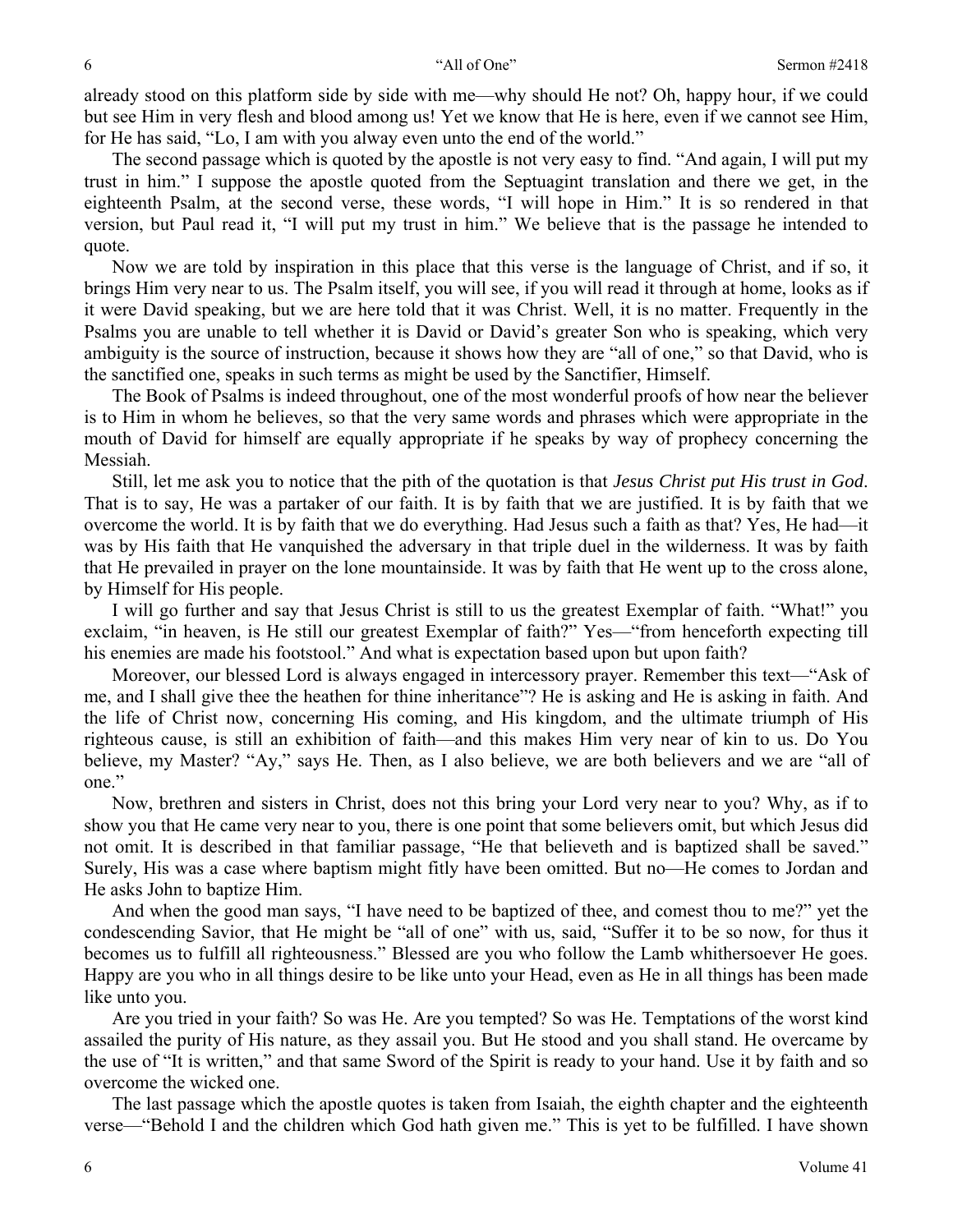you Christ as He was one with us, and Christ as He is one with us. Now you shall see Christ as He is to be one with us. There shall be a day when He shall be manifested. At this hour, He is the hidden Christ, and our life is hid with Him. But He is one day to appear. Then will He say, "Behold, here am I," and all shall see Him—even they who crucified Him—shall behold Him when He comes in His glory.

Observe that, in that day, *He is to appear with His children—*with those who have received life out of His life, those to whom He is the Adam, the true Father, the Everlasting Father. He shall not appear alone—He would not care to do so. He shall be manifested with His saints. When He shall appear, we shall appear with Him. "Behold," says He, "I and the children." You see, He glories in them.

He uses a phrase such as you would use of your children, a comely group, perhaps, of little ones, or perhaps, of grown-up sons and daughters. It is some high anniversary—suppose it is your golden wedding, and the glory of the day is not yourself alone, but the children. When you kneel together at the family altar, you say, "Lord, behold, here am I and the children thou hast given me." You would not be half so happy if you could not mention their names, they are so dear to you. Well that is how Jesus puts it—"Behold I and the children."

And then He uses such a sweet phrase about them. He says, "The children which God hath given me." You know that, in the seventeenth of John, in that wonderful prayer of our Lord to His Father, He always calls His disciples, "those whom thou hast given me." He likes to dwell on that fact. They are precious to Him in themselves, but far more precious as the Father's gift to Him.

Some things are valued by you as keepsakes given by one you love and so are we dear to Christ because His Father gave us to Him. "The children which God hath given me." Sweet, sweet words! But do they not show you what oneness there is between Christ and His people? The father and the mother are marvelously one with their own children when those children have not grieved them, but have made them happy, so that they can speak of them as the children that God has given them. Then you see how they are knit together as one.

That is a wonderful expression that is used concerning David, where Abigail said that his soul should be bound in the bundle of life with the Lord his God. So is it truly with all the Lord's redeemed—they are bound in the bundle of life with Christ and He says—"Behold I and the children which God hath given me."

It seems to imply that He would feel Himself bereaved if they were not there. If He could not say, "I and the children which God hath given me," He would be like Naomi when she came back from Moab and said, "Call me not, Naomi, call me Mara," for she had lost her children. Shall Jesus, the great Father of the age, lose any of His redeemed? Shall He fail to see of the travail of His soul? Shall the children, born of His agony and passion, after all, expire, or be taken from Him? Never. Glorious Christ, at the last, You shall say, "Here am I and the children which God hath given me."

Our Lord appears, by these words to call the world's attention to His people together with Himself. "Behold," says He—not, "Behold me," but "Behold, I and the children whom the Lord hath given me are for signs and for wonders." Jesus will be nothing except His people are there with Him, even in the great day of His appearing.

Oh, I feel as if I could stop and ask you to sing those lines of which dear old Rowland Hill was so fond—

> *"But this I do find, we two are so joined, He'll not live in glory and leave me behind."*

Jesus will not have heaven without us, He will not have His crown without us, He will not have His throne without us, He will not have the Father's house without us, He will not go unto His rest without us, for He has made us to be part of Himself—we are "all of one."

Just think of Christ without His people. A head without members of the body—what a ghastly sight! A shepherd without sheep—what an unhappy person! A father without children—what a desolated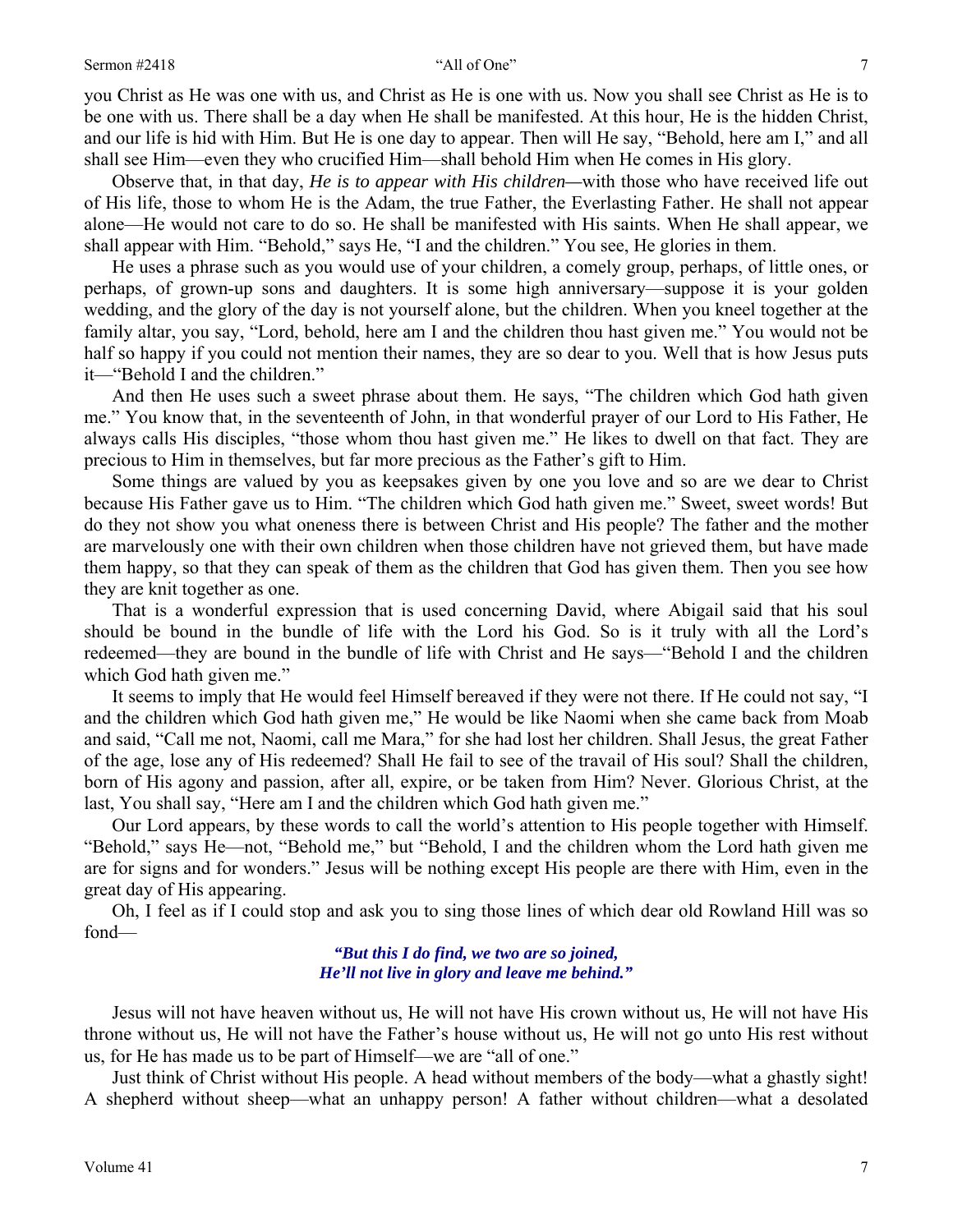heart! No, no, it shall not be so. Christ is one with His people and "who shall separate us from the love of Christ?"

Well may I answer with the apostle, "I am persuaded that neither death, nor life, nor angels, nor principalities, nor powers, nor things present, nor things to come, nor height, nor depth, nor any other creature, shall be able to separate us from the love of God, which is in Christ Jesus our Lord."

O people of God, be as happy as ever you can! Rejoice in the Lord "with joy unspeakable and full of glory." If you should be so full of joy as not to be able to contain yourselves, you would not be more happy than you are warranted in being by the blessed truth which I have set before you, that Christ and you are "all of one."

As for you who have no part nor lot in this matter, God have mercy upon you and bring you by faith to look to Christ, and to be joined forever to Him, for His dear sake! Amen.

### **EXPOSITION BY C. H. SPURGEON**

# *PSALM 22*

You will not need any comment on this Psalm if, while we read it, you see Christ on the cross, and you think that you hear Him uttering these sacred words. This Psalm is dedicated "to the Chief Musician upon Aijeleth Shahar, or the hind of the morning," for Jesus brings the morning with Him whenever He comes.

### **Verse 1.** *MY God, my God, why hast thou forsaken me?*

It was not morning with Jesus when He uttered these words. It was midnight, but His midnight is our morning.

**1.** *Why art thou so far from helping me, and from the words of my roaring?* 

The prayer had come to be almost inarticulate, like the dying moan of a wounded beast in the forest. **2.** *O my God,*

This is the third time He has cried out, "My God," note that.

**2.** *I cry in the daytime, but thou hearest not; and in the night season, and am not silent.* 

The worst grief of a child of God is not to be heard in prayer. Think, then, what it must have been for the Well-beloved to have to say to His Father, "O my God, I cry in the daytime, but thou hearest not; and in the night season, and am not silent."

# **3.** *But thou art holy,*

He would bring no charge against God even though He forsook Him.

**3-6.** *O thou that inhabitest the praises of Israel. Our fathers trusted in thee: they trusted, and thou didst deliver them. They cried unto thee, and were delivered: they trusted in thee, and were not confounded. But I am a worm, and no man;* 

Think that you hear your Lord saying this, and comparing Himself to a little red worm, which when crushed seems to be nothing but just a mass of blood.

**6-8.** *A reproach of men, and despised of the people. All they that see me laugh me to scorn: they shoot out the lip, they shake the head, saying, He trusted on the LORD that he would deliver him: let him deliver him, seeing he delighted in him.* 

What scorn! How it must have entered like vitriol into the veins of Christ, a strong corrosive of dreadful sarcasm without a drop of pity mixed with it!

**9-11.** *But thou art he that took me out of the womb: thou didst make me hope when I was upon my mother's breasts. I was cast upon thee from the womb: thou art my God from my mother's belly. Be not far from me; for trouble is near; for there is none to help.*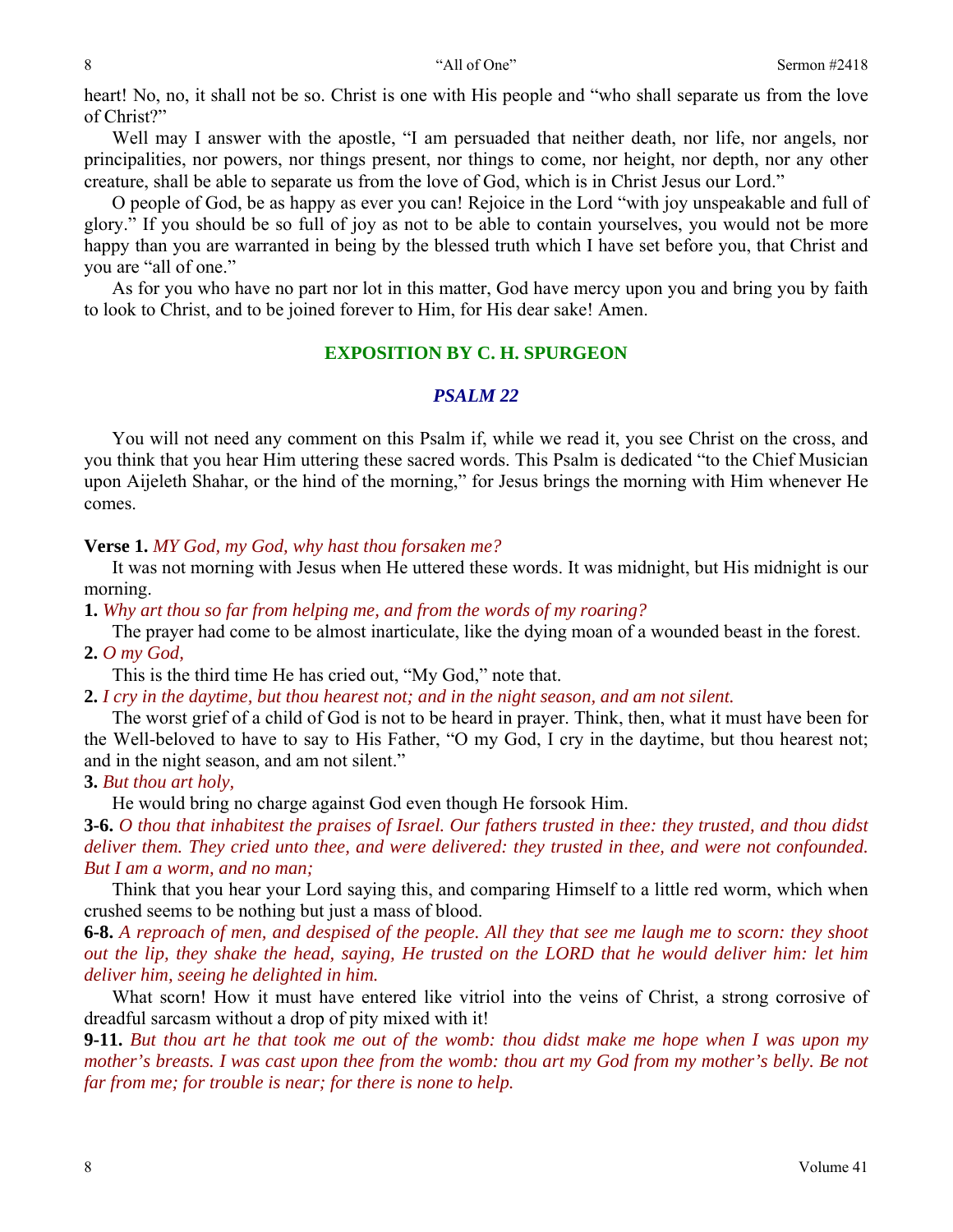God had taken care of Christ in His infancy—that miraculous birth of His was under the divine control—will not the Lord care for Him now that He is even more weak and nearer to the gates of death than in the first morning of His infant weakness?

**12.** *Many bulls have compassed me:* 

There they stood, the strong legionaries of Rome, proud priests of Judea, and the princes of the people, all thirsting for His blood.

**12-14.** *Strong bulls of Bashan have beset me round. They gaped upon me with their mouths, as a ravening and a roaring lion. I am poured out like water,* 

Dissolved, separated, like drops of water poured out of a vessel.

**14.** *And all my bones are out of joint my heart is like wax;* 

"The very fountain of my strength is turned to weakness."

**14-15.** *It is melted in the midst of my bowels. My strength is dried up like a potsherd; and my tongue cleaveth to my jaws; and thou hast brought me into the dust of death.* 

Fever had wrought upon Him, the hanging in the midday sun, the excruciating pains in His hands and feet, the dragging weight of His body, the tearing of the nails, and the continually increasing agony of His wounds, had brought Him into the very dust of death.

**16.** *For dogs have compassed me:* 

The many, the vulgar multitude, like a pack of hounds, crowded around the Saviour on the cross. **16.** *The assembly of the wicked have inclosed me: they pierced my hands and my feet.* 

David could never say this of himself, no one else but our Lord Jesus Christ could talk after this wondrous fashion. Yet this Psalm was written hundreds of years before Christ came here among men, and the Jews treasured it up, little understanding that it described their Messiah and ours, and described Him literally, too.

**17.** *I may tell all my bones:* 

Jesus could look down upon His own emaciated person as He hung there naked upon the cross.

**17.** *They look and stare upon me.* 

Their cruel inquisitive gazing galled His delicate sensitive nature.

**18-21.** *They part my garments among them, and cast lots upon my vesture. But be not thou far from me, O LORD: O my strength, haste thee to help me. Deliver my soul from the sword; my darling from the power of the dog. Save me from the lion's mouth: for thou hast heard me from the horns of the unicorns.* 

He had been heard in past years, and He pleads for similar acceptance now. He encourages His faith by a retrospect of God's preserving power in former dangers.

**22.** *I will declare thy name unto my brethren: in the midst of the congregation will I praise thee.* 

A gleam of sunlight now comes over the cross. The thick darkness is melting away and the Saviour is triumphing even in His dying hour. He is passing away from the agonizing cry, "Why hast thou forsaken me?" to His last victorious utterance, "It is finished." A wonderful change comes over the Saviour's expressions from this point.

**23-24.** *Ye that fear the LORD, praise him; all ye the seed of Jacob, glorify him; and fear him, all ye the seed of Israel. For he hath not despised nor abhorred the affliction of the afflicted; neither hath he hid his face from him; but when he cried unto him, he heard.* 

Here is the testimony of One who suffered more than all of us put together will ever suffer. He endured the hiding of God's face, and yet He lives to declare the faithfulness of God. He says that, when He cried unto His Father, He heard Him.

**25.** *My praise shall be of thee in the great congregation:* 

It is so here this evening. Christ is praising God in this congregation. As we read these words of His dying testimony, we too are encouraged to believe that the God who heard Him will hear us and deliver us.

**25-26.** *I will pay my vows before them that fear him. The meek shall eat and be satisfied: they shall praise the LORD that seek him: your heart shall live for ever.*